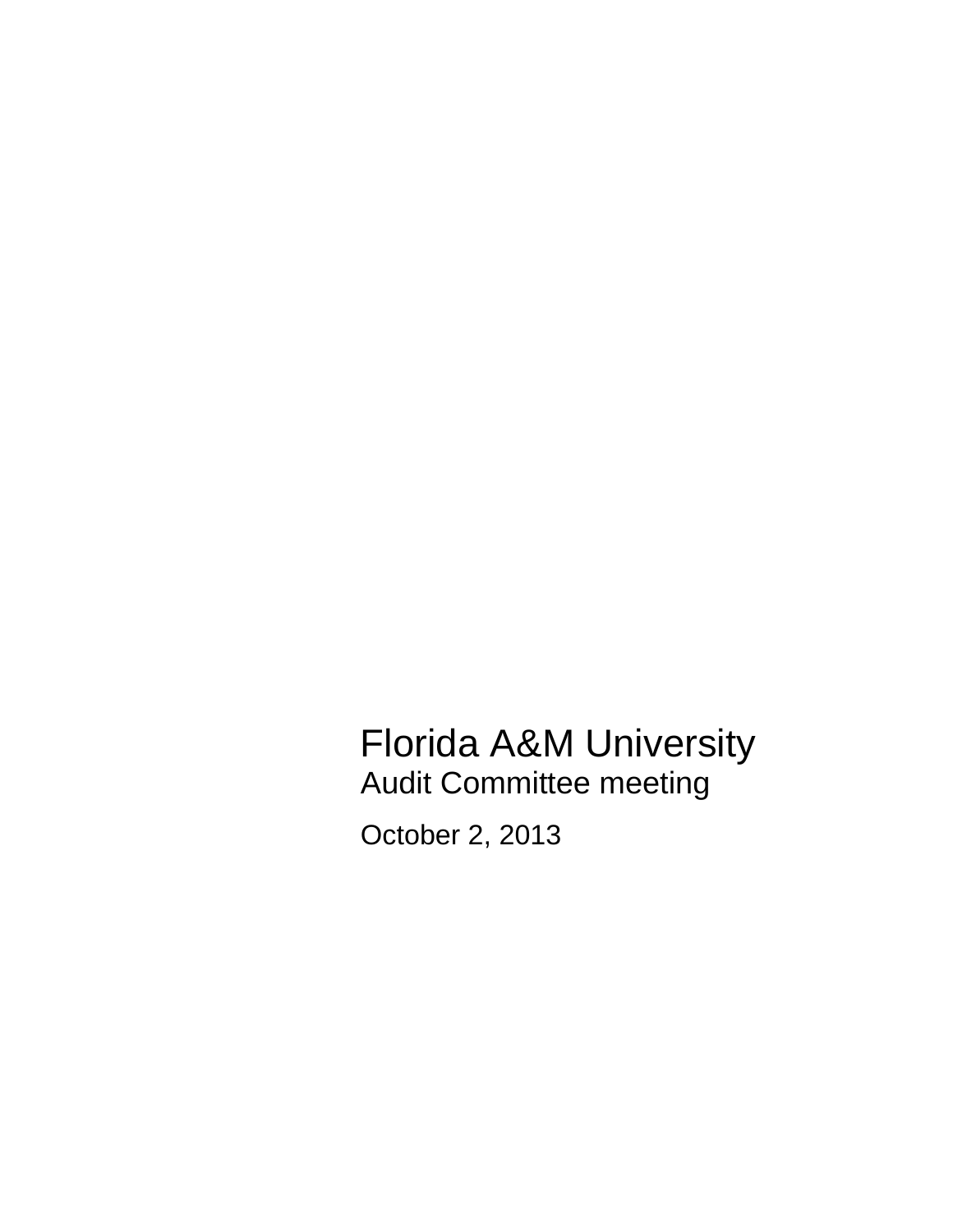# **Contents**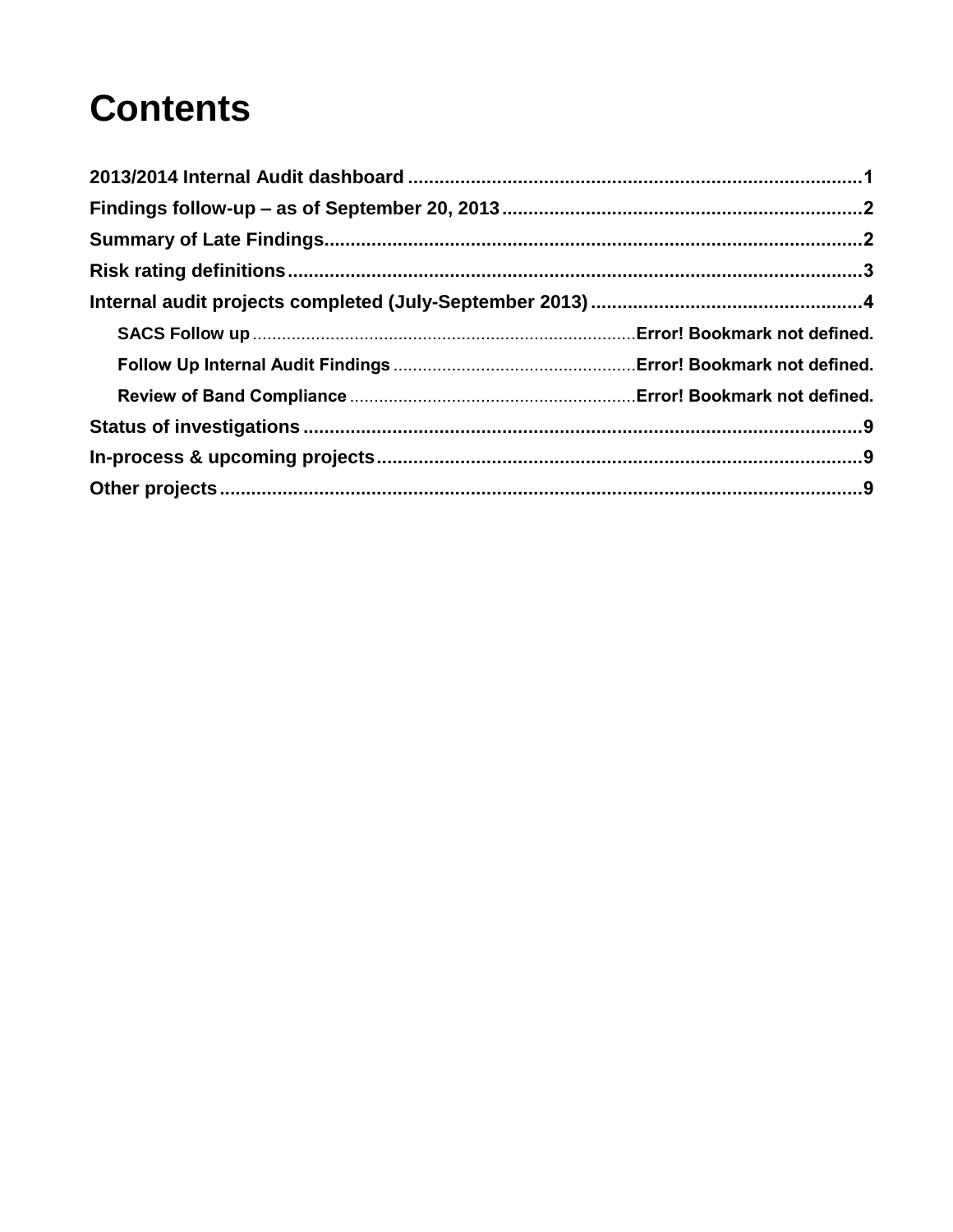# <span id="page-2-0"></span>**2013/2014 Internal Audit dashboard**

| Project                                                    | <b>Plan</b><br>Year | <b>Status</b>                     | <b>Number of</b><br><b>Findings</b> | <b>Number</b><br>of Red<br><b>Finding</b><br>$\mathbf{s}$ | <b>Findings</b><br><b>Implemente</b><br>d by Report<br><b>Date</b> | <b>Red</b><br><b>Findings</b><br><b>Implemente</b><br>d by Report<br><b>Date</b> |
|------------------------------------------------------------|---------------------|-----------------------------------|-------------------------------------|-----------------------------------------------------------|--------------------------------------------------------------------|----------------------------------------------------------------------------------|
| Grade change audit                                         | 2012/<br>2013       | In progress                       | N/A                                 |                                                           |                                                                    |                                                                                  |
| SACS follow up projects                                    | 2013/<br>2014       | Completed                         | N/A                                 |                                                           |                                                                    |                                                                                  |
| Follow up internal audit<br>findings                       | 2013/<br>2014       | Completed                         | N/A                                 |                                                           |                                                                    |                                                                                  |
| Review of Band Compliance                                  | 2013/<br>2014       | Completed for<br>September games. | $\mathbf{1}$                        | $\mathbf 0$                                               | $\mathbf{0}$                                                       | N/A                                                                              |
| <b>Administrative Services</b><br>Assistance program audit | 2013/<br>2014       | Planning                          |                                     |                                                           |                                                                    |                                                                                  |
| Academic Center for<br>Excellence                          | 2013/<br>2014       | Planning                          |                                     |                                                           |                                                                    |                                                                                  |
| <b>TOTALS</b>                                              |                     |                                   | 1                                   | 0                                                         | 0                                                                  | N/A                                                                              |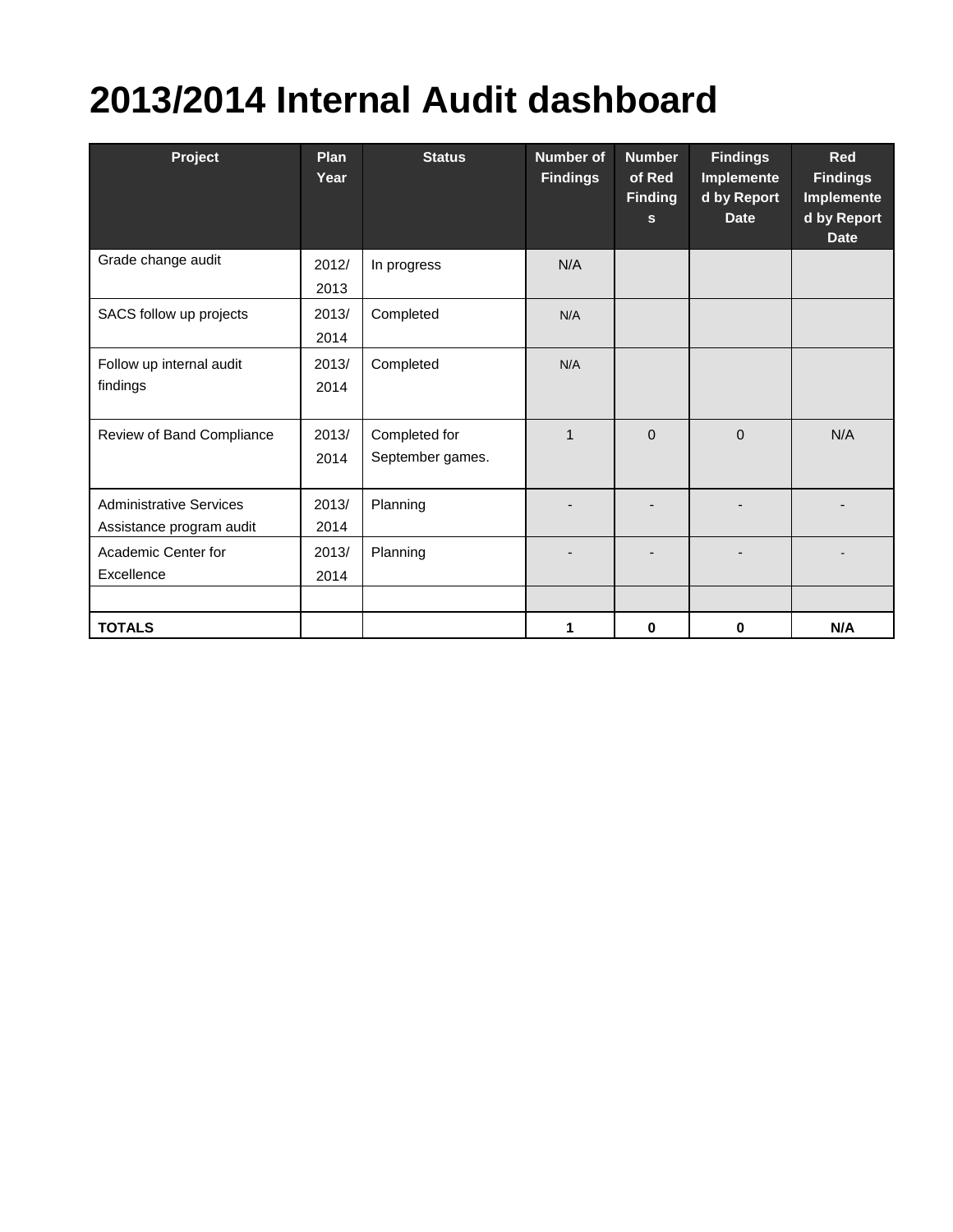## <span id="page-3-0"></span>**Findings follow-up – as of September 20, 2013**

| <b>Finding rating</b> | Late | <b>Revised</b> | Open | <b>Closed</b> | <b>Total</b> |
|-----------------------|------|----------------|------|---------------|--------------|
| Red                   |      |                |      |               |              |
| Yellow                |      |                |      |               |              |
| Green                 |      | ກ              |      |               |              |
| <b>Totals</b>         |      | 9(1)           |      |               | 16           |
|                       | 0%   | 56%            | 6%   | 38%           | 100%         |

Follow-up includes reports issued through August 2013 and recommendations due through September 2013.

(1) Management decided to terminate the Voyager card program effective September 30, 2013

### <span id="page-3-1"></span>**Summary of Late Findings**

| Finding<br>rating | <b>Finding Description</b> | <b>Management's Action Plan</b> | Reason |
|-------------------|----------------------------|---------------------------------|--------|
| Red               | None                       |                                 |        |
| Yellow            | None                       |                                 |        |
| Green             | None                       |                                 |        |
|                   |                            |                                 |        |
|                   |                            |                                 |        |
|                   |                            |                                 |        |
|                   |                            |                                 |        |
|                   |                            |                                 |        |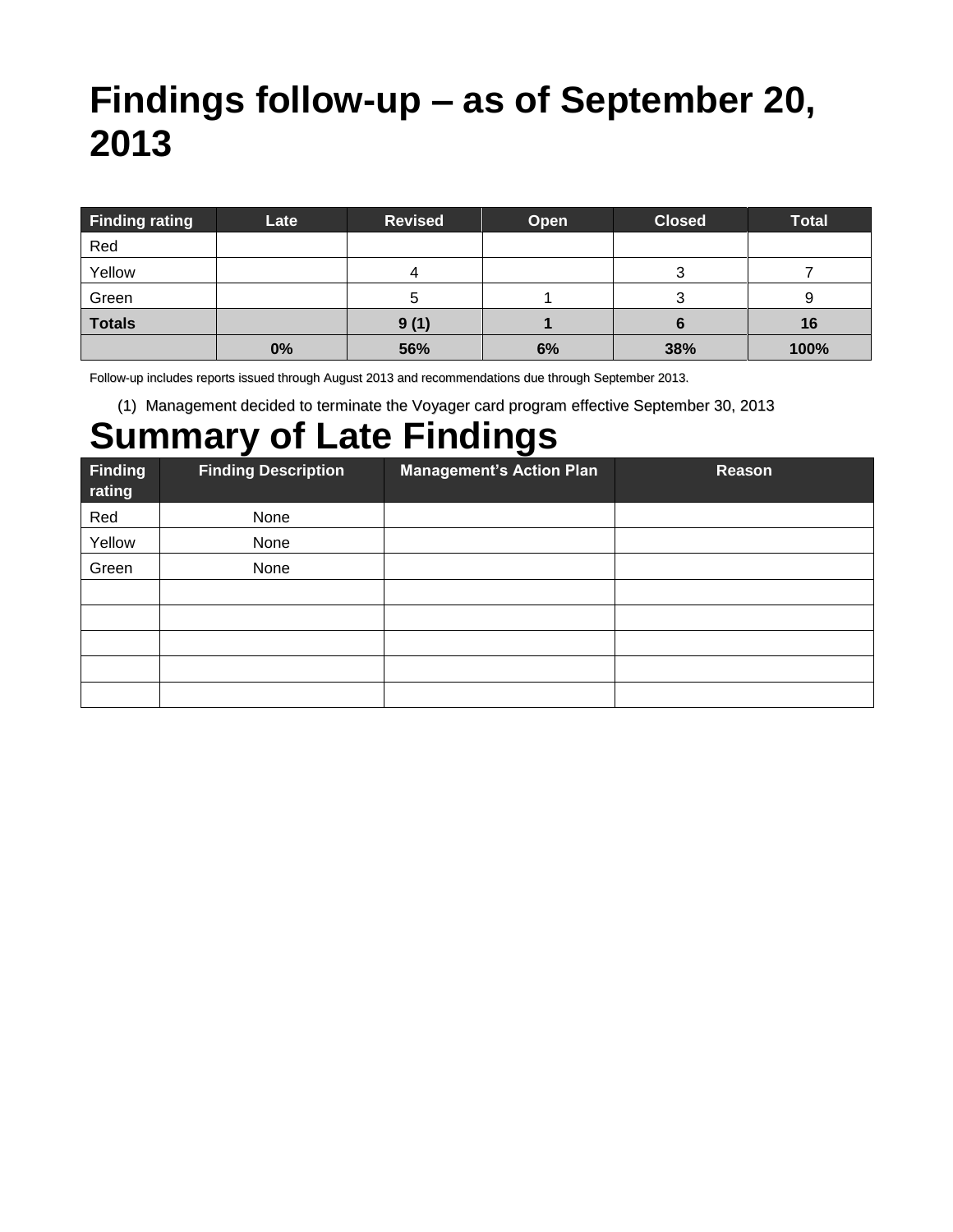# <span id="page-4-0"></span>**Risk rating definitions**

*The following risk rating definitions are used in assessing the relative risk of internal audit observations and do not represent an opinion on the adequacy or effectiveness of internal controls. Responsible management is responsible for assessing whether the controls the University has implemented are adequate to meet its operational, compliance and financial reporting objectives.*

**High: The potential impact on the operation (either in terms of dollars, error rate, or qualitative factors) could significantly affect the operation's ability to achieve its strategic objectives**

**Medium:** The potential impact on the operation (either in terms of dollars, error rate, or qualitative factors) could moderately affect the operation's ability to achieve its strategic objectives

**Low:** The potential impact on the operation (either in terms of dollars, error rate, or qualitative factors) would not significantly affect the operation's ability to achieve its strategic objectives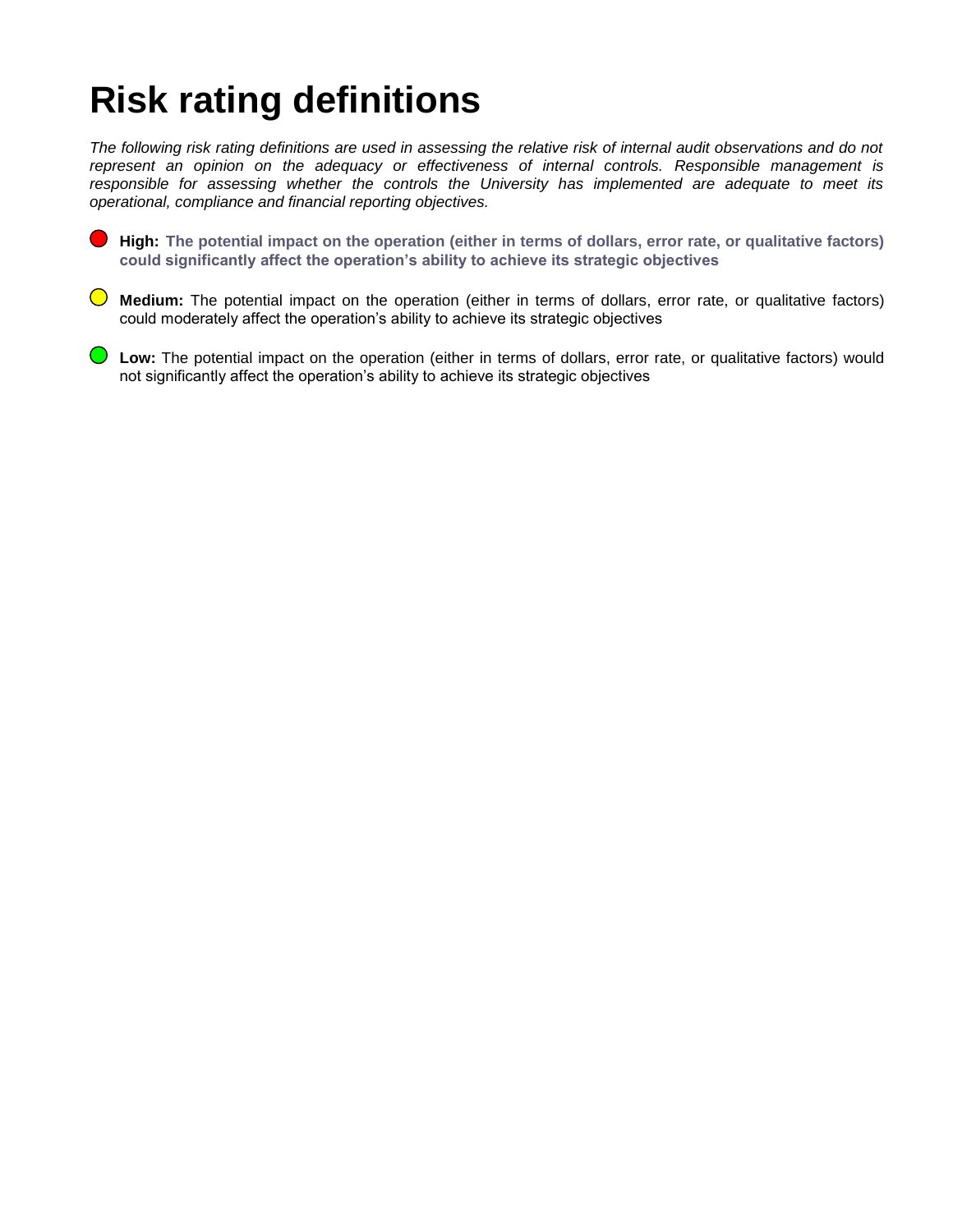# <span id="page-5-0"></span>**Internal audit projects completed (July-September 2013)**

### **SACS Follow up**

**Process Owners – Various departments**

**Scope and objectives** – In a collaborative effort with the Division of Administrative and Financial Services (DAFS), perform verification procedures to determine that corrective actions were implemented for findings reported in the Auditor General's operational audit for the 2011-12 fiscal year. In addition, perform procedures to determine that corrective actions were implemented for findings reported in the eight audits re-performed by Ernst & Young. We also assisted the University's SACS team in the preparation of the monitoring report submitted to SACS in August 2013 as it related to the DAC issues.

### **Report results**

| <b>Fieldwork</b>    | <b>Report status</b>        | <b>Findings</b>                                                                                                                                                                                                                                                           |
|---------------------|-----------------------------|---------------------------------------------------------------------------------------------------------------------------------------------------------------------------------------------------------------------------------------------------------------------------|
| July-September 2013 | Formal report not necessary | Corrective actions generally implemented.<br>Follow up report for the operational audit<br>issued by Accretive Solutions. The follow up<br>report for the eight audits re-performed by<br>Ernst & Young has been received and<br>management responses are being reviewed. |
|                     |                             |                                                                                                                                                                                                                                                                           |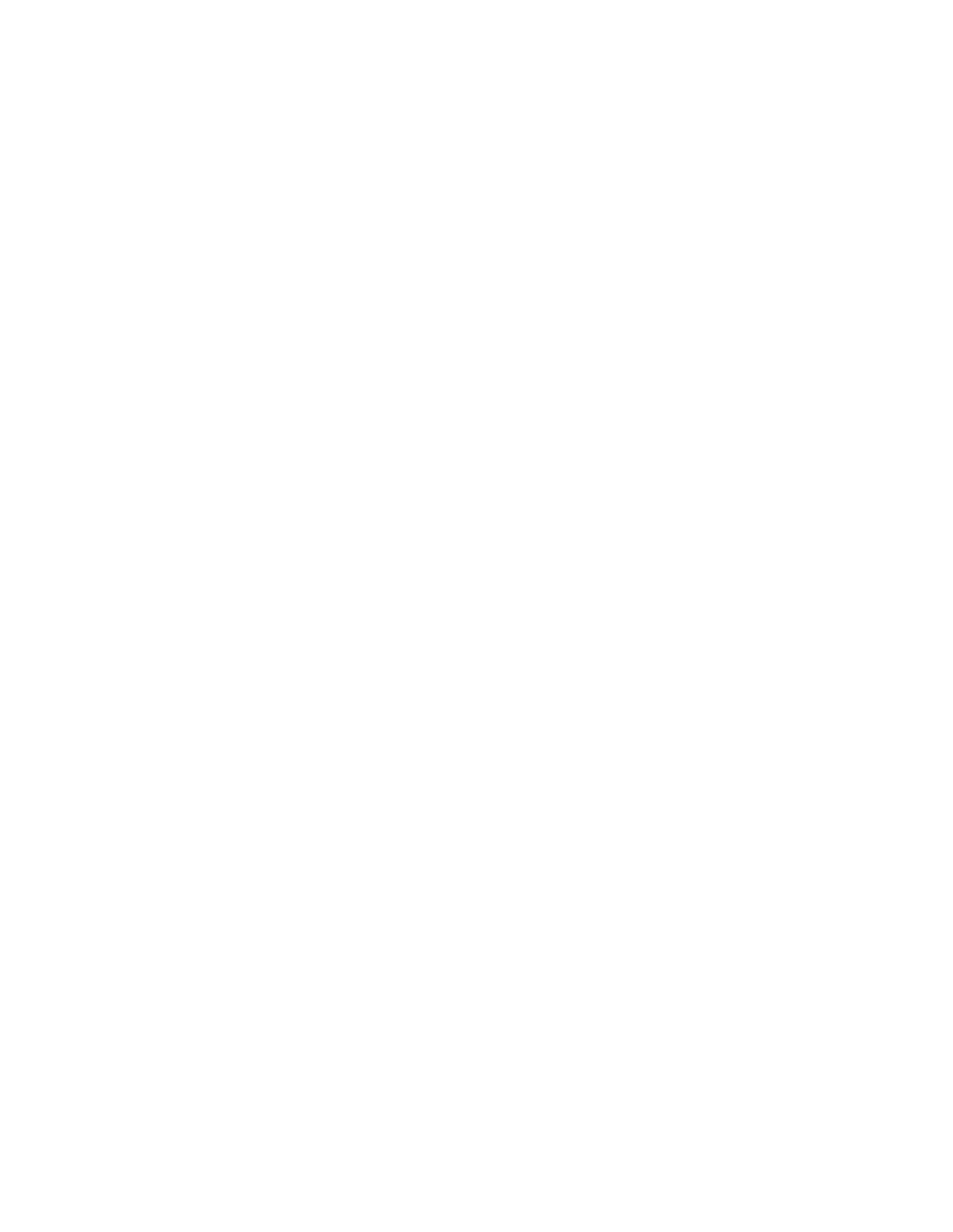### **FOLLOW UP FOR INTERNAL AUDIT FINDINGS**

#### **Process owners – DAFS, Student Affairs**

**Scope and objectives:** To determine if corrective actions have been implemented for audit findings reported in reports issued by DAC.

### **Report results**

| <b>Fieldwork</b> | <b>Report status</b>        | <b>Findings</b>                                                                                                                                                                                                                                                                                                                                   |
|------------------|-----------------------------|---------------------------------------------------------------------------------------------------------------------------------------------------------------------------------------------------------------------------------------------------------------------------------------------------------------------------------------------------|
| September 2013   | Formal report not necessary | One finding for the audit of the Life Gets<br>Better Scholarship Program is open. A draft<br>procedure for an appeals process to allow<br>professional judgment to determine that an<br>unusual or extraordinary situation affected<br>the student's ability to meet the scholarship<br>requirements has been developed and is<br>being reviewed. |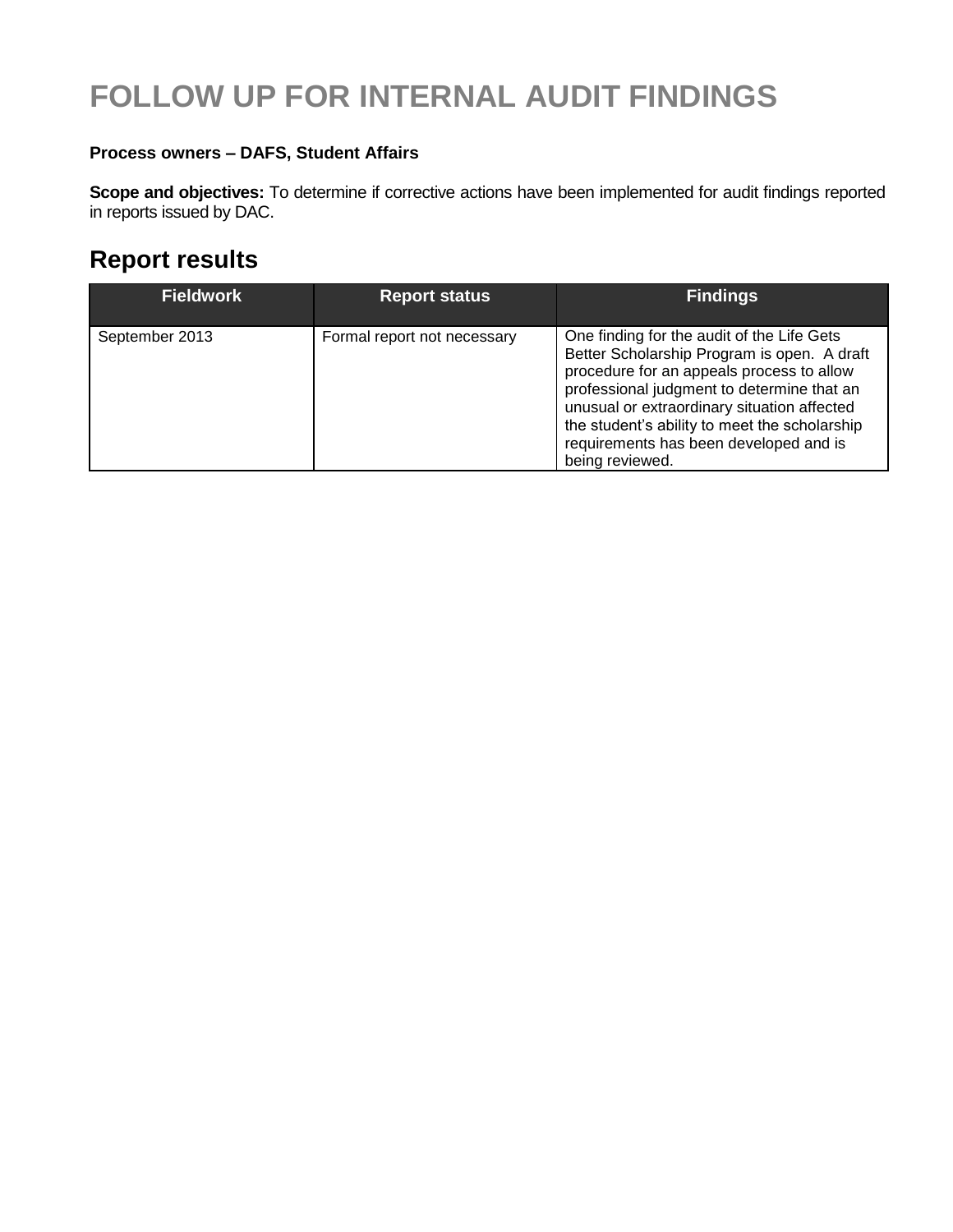### **REVIEW OF BAND COMPLIANCE**

#### **Process owners –Music Department**

**Scope and objectives: To determine that eligibility of band students was verified prior to performances and that travel procedures were followed.**

### **Report results**

| <b>Fieldwork</b> | <b>Report status</b>                                | <b>Observations</b>                             |
|------------------|-----------------------------------------------------|-------------------------------------------------|
| September 2013   | Completed for all September<br>2013 football games. | 0 Comments<br>(Detailed on the following pages) |
|                  |                                                     | 1 Comment                                       |
|                  |                                                     | 0 Comments                                      |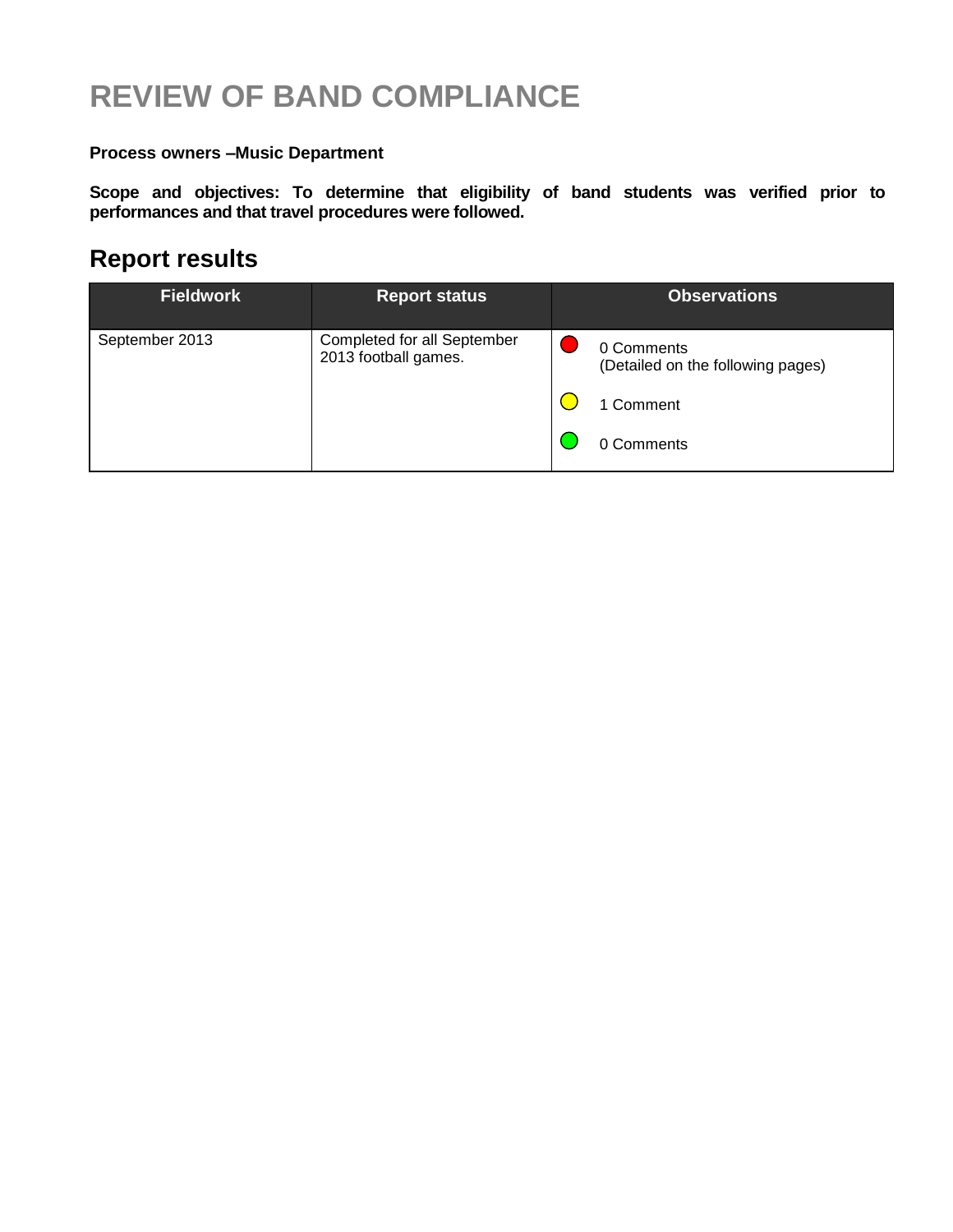| 1. Student Eligibility                                                                                                                                                                                                                                                                                                                                                                                                                                   |                                                                                                                                   |
|----------------------------------------------------------------------------------------------------------------------------------------------------------------------------------------------------------------------------------------------------------------------------------------------------------------------------------------------------------------------------------------------------------------------------------------------------------|-----------------------------------------------------------------------------------------------------------------------------------|
| <b>Finding</b>                                                                                                                                                                                                                                                                                                                                                                                                                                           | <b>Risks</b>                                                                                                                      |
| One ineligible student performed in two games during September<br>$\blacktriangleright$<br>2013. The student also traveled to the MEAC/SWAC Challenge in<br>Orlando. The student was not allowed to perform at the third game.                                                                                                                                                                                                                           | Risk – Violation of University rules<br>$\blacktriangleright$                                                                     |
| Recommendations and management action plans                                                                                                                                                                                                                                                                                                                                                                                                              | <b>Action owner/timetable</b>                                                                                                     |
| Recommendation: A review of the eligibility verification should be<br>performed and documented. We also recommend that the requirements<br>in the Music Department Student handbook be revised to clarify the<br>progression standard.<br><b>Management response:</b><br>Response: A review process will be implemented immediately. The<br>progression standard in the Music Department Student handbook will<br>be reviewed and modified as necessary. | Responsibility: Dr. Valencia Matthews,<br>Dean, College of Social Sciences, Arts<br>and Humanities<br><b>Due Date: 12/31/2013</b> |